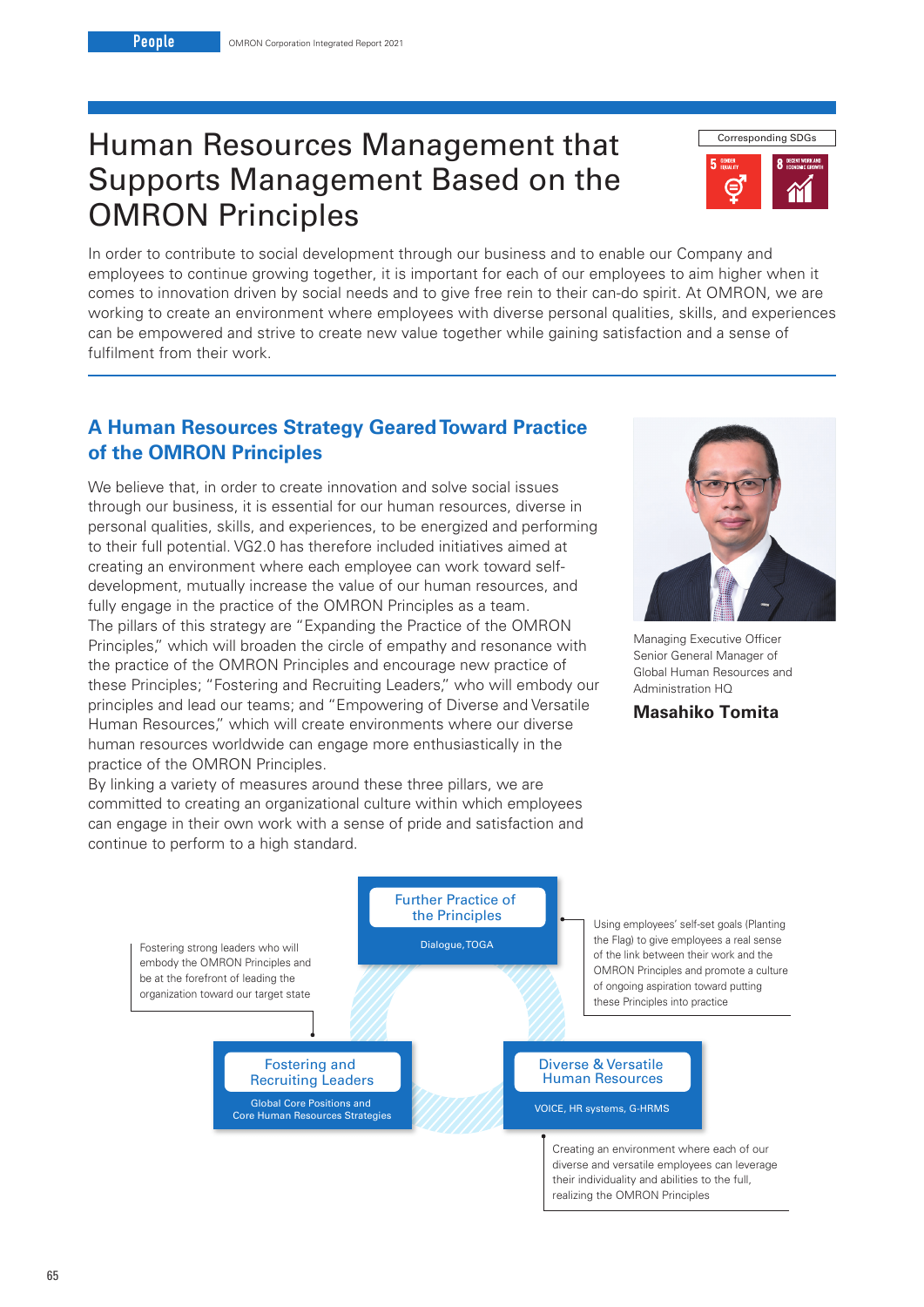### **Expanding the Practice of the OMRON Principles**

At OMRON, employees' self-set goals give them a real sense of the connection between their work and the OMRON Principles and prompt them to work to promote a culture of ongoing aspiration toward putting these Principles into practice. The OMRON Global Awards (TOGA) are an initiative to share stories about how our Principles are practiced with our employees throughout the world, in the hope that these stories will resonate with them and expand the practice of these Principles. First held in 2012, TOGA are used to share entrants' team efforts to solve social issues. Sharing these within the Company and beyond provides an opportunity to spread feelings of empathy and resonance and to give each and every employee a sense of pride and fulfilment in their jobs. (For details of TOGA, please refer to the section starting on page 69.)

### **Fostering and Recruiting Leaders**

At OMRON, we are working at a global level to foster strong leaders who will embody the OMRON Principles and be at the forefront of leading the organization toward our target state. Our Global Core Positions and Core Human Resources Strategies are frameworks for fostering and recruiting leaders who will embody the OMRON Principles and lead and support teams of diverse human resources in further practice of these Principles. The Global Core Positions are the most important executive positions that lead the OMRON Group's management and business. Currently, approximately 200 Core Positions have been established globally, and we are continually working to achieve timely assignment of leaders who are capable of taking on the responsibility of these positions. VG2.0 has created the necessary pipeline through the discovery of human resources suited to assume Core Positions in the future and the implementation of frameworks to foster them as successors and next-generation leaders. In addition, our commitment to increasing the percentage of non-Japanese in our overseas Core Positions brought their number to 75% in fiscal 2020, significantly exceeding our target of 66% and allowing an increasing degree of prompt decision making based on local perceptions.

#### **Coverview of System to Assign the Right People to the Right Global Core Positions on an Ongoing Basis**

#### **Changes in the ratio of non-Japanese in Core Positions overseas FY2020 Results**



### **Diverse and Versatile Human Resources**

At OMRON, we are striving to create the right environment for our diverse and versatile human resources to be empowered and leverage their individuality and abilities to accelerate the practice of the OMRON Principles worldwide. As part of this, we are introducing our employee engagement survey, VOICE, and a global human resources management system worldwide. We aim to create an attractive organization and environment in which each employee is highly motivated to practice the OMRON Principles and is able to exercise their abilities to the full.

#### VOICE : Our Employee Engagement Survey

Management has been running VOICE\*, an engagement survey asking for genuine feedback from all employees worldwide, since fiscal 2016. This is an initiative for OMRON's continued sustainable development, allowing management to gauge our Company's appeal as a workplace, understand and identify management issues, and take action to solve these issues.

\* VOICE: VG OMRON Interactive Communication with Employee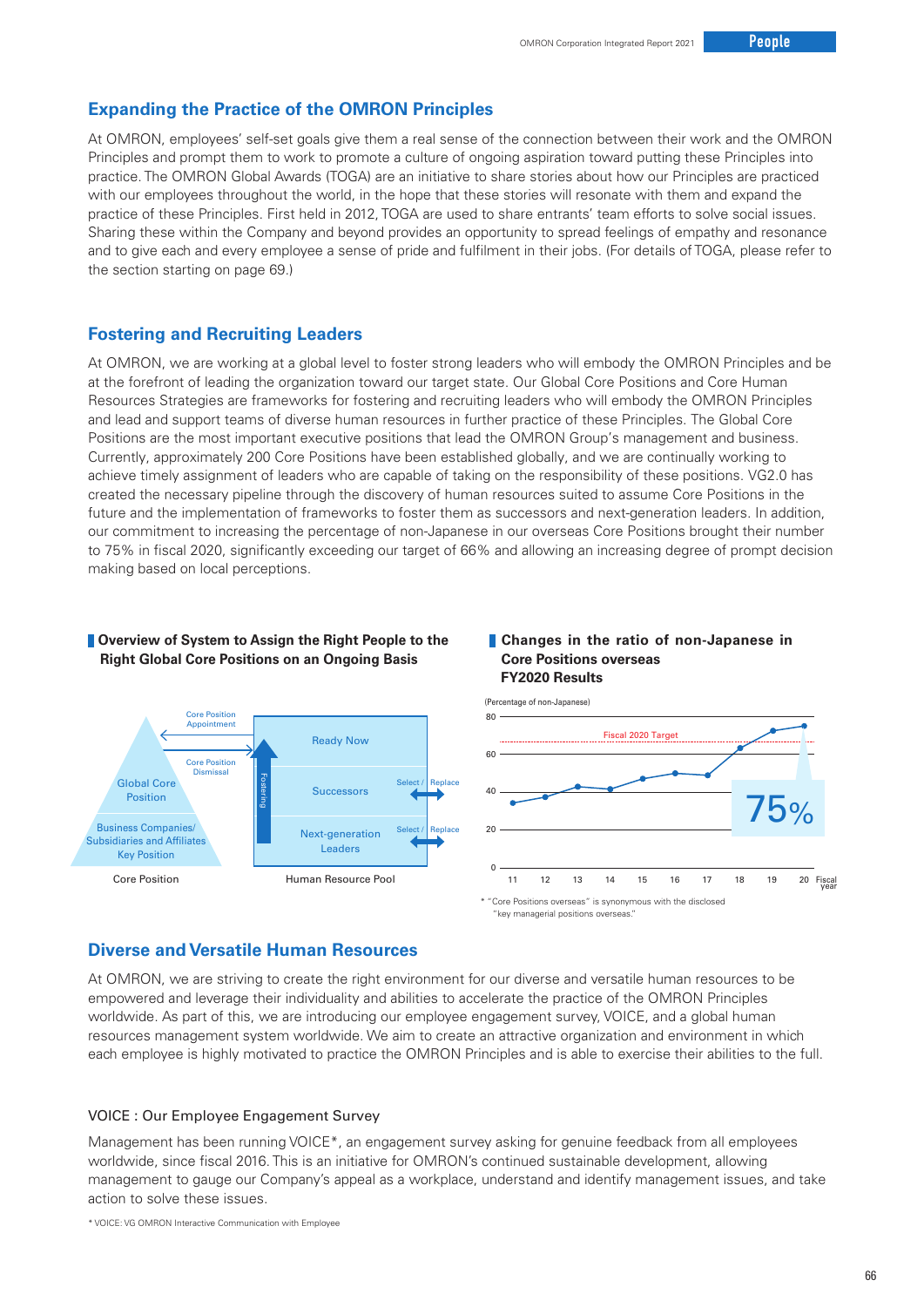From fiscal 2018, we have incorporated the Sustainable Engagement Index (SEI\*), which statistically examines growth in performance and the Company's attractiveness. Our management team uses scores based on analysis of the aggregate data as well as the free comments that communicate what our employees really think to monitor issues, understand and identify monitoring outcomes as management issues, hold thorough discussions aimed at their resolution, and continue reforms. In response to the fiscal 2018 survey results, we drafted and implemented over 300 improvement measures worldwide in order to facilitate higher employee performance, including review of decisionmaking authority and business processes and development of IT infrastructure and various systems. Many employees gained a real sense of being able to participate in the creation of better workplaces and organizational reform through VOICE. As a result, our response rate rose to 90% worldwide in FY2020, the number of free comments increased to 40,453, and scores improved across all 15 survey categories as compared to the previous year. The introduction of VOICE has allowed employees to participate in planning organizational reform and improvement and our management team and on-site leaders to begin establishing a Working Environment Improvement Cycle.

\* SEI : Sustainable Engagement Index

|                                | FY2016         |                                                            | FY2017 |                                          | <b>FY2018</b> |                                          | FY2020 |                                                                                                                                                                         |  |
|--------------------------------|----------------|------------------------------------------------------------|--------|------------------------------------------|---------------|------------------------------------------|--------|-------------------------------------------------------------------------------------------------------------------------------------------------------------------------|--|
| No. of<br>questions            | of which<br>56 | 2 free comments                                            | 76     | of which<br>free comment                 | 76            | of which<br>1 free comment               | 69     | of which<br>3 free comments                                                                                                                                             |  |
| Response<br>rate               |                | Recipients: 21,911<br>$\overline{77}$ % Respondents:16,975 | 85%    | Recipients:23,617<br>Respondents: 19.957 | 85%           | Recipients:23,707<br>Respondents: 20.161 | 90%    | Recipients: 21, 287<br>Respondents: 19,176                                                                                                                              |  |
| No. of free<br><b>comments</b> |                |                                                            | 7,614  |                                          | 8,496         |                                          | 40,453 | Q1. The best thing about working at OMRON:13,228<br>Q2. Changes that should be made to improve OMRON:13,167<br>Q3. Suggestions relating to the COVID-19 pandemic:14,058 |  |

#### **Progress of VOICE Response Rate/Number of Free Comments**

#### Global Human Resources Management System

Our global human resources management system (G-HRMS) is an element of our IT infrastructure that provides a visualization of the skills, experiences, and aspirations of OMRON Group human resources worldwide, facilitating the building of excellent teams optimized for engaging with the practice of the OMRON Principles. In order to adopt best practices in human resources management and visualize and vitalize our diverse human resources, we are introducing a management system\* that is being taken up by many global corporations, and will begin to put it into operation on a step-by-step basis in fiscal 2021. In fiscal 2022, the starting year of our next long-term vision, we plan to use it not only to visualize our globally distributed human resources information and make it possible to compile optimal teams based on our business strategies, but also to provide opportunities for employees to work toward realizing their individual aims and envisaged careers.

Our G-HRMS will allow employees to "visually showcase" their own abilities and experiences and their diverse aspirations regarding the practice of the OMRON Principles, allowing us in turn to increase opportunities and possibilities for employees to freely demonstrate their strengths to the full. We believe that increasing every employee's sense of fulfilment and experience of growth in their career and successfully assigning the right people to the right positions on a global scale will be particular drivers of employee and company growth over the next 10 years.

\*SAP Success Factors, developed by German corporation SAP SE

#### **Actions for Future Expectations and Needs Using Our G-HRMS**

| <b>Future Expectations</b><br>and Needs                       |                                                                                                                |  | <b>Actions</b>                                                                                |  |                                                                                                                            |  |  |  |
|---------------------------------------------------------------|----------------------------------------------------------------------------------------------------------------|--|-----------------------------------------------------------------------------------------------|--|----------------------------------------------------------------------------------------------------------------------------|--|--|--|
|                                                               |                                                                                                                |  | <b>Visualization</b><br>Visualization of human resources information                          |  | <b>Vitalization</b><br>Vitalization of human resources                                                                     |  |  |  |
| <b>Company</b><br>*Strengthening<br>the<br>organization       | Steady supply of human<br>resources for continued<br>business growth                                           |  | Aiming to maximize                                                                            |  | Strengthening successor<br>development and pipeline based<br>on our succession plan                                        |  |  |  |
|                                                               | Timely supply of human<br>resources in our businesses<br>(existing, new) and projects                          |  | organizational outcomes<br>through visualization of<br>human resources<br>information for all |  | Organizational structuring through<br>proactive recruitment, fostering, and<br>assignment based on our business strategies |  |  |  |
|                                                               | Lowering of<br>management costs                                                                                |  | employees                                                                                     |  | Timely and accurate information<br>(e.g., labor costs) required for<br>appropriate decision making                         |  |  |  |
|                                                               | Maximization of individual<br>employee performance<br>(increase in engagement)                                 |  | Continuing to increase<br>motivation as employees                                             |  | Allocating human resources that<br>respects employees' career                                                              |  |  |  |
| <b>Employees</b><br>*Strengthening<br>individual<br>abilities | Feeling job satisfaction,<br>challenging themselves and<br>growing in pursuit of their own<br>aims and careers |  | make their own experience,<br>career aspirations, etc.<br>tangible and raise their<br>profile |  | aspirations (expanding provision<br>of opportunities for employees<br>to work toward realizing their<br>aims and careers)  |  |  |  |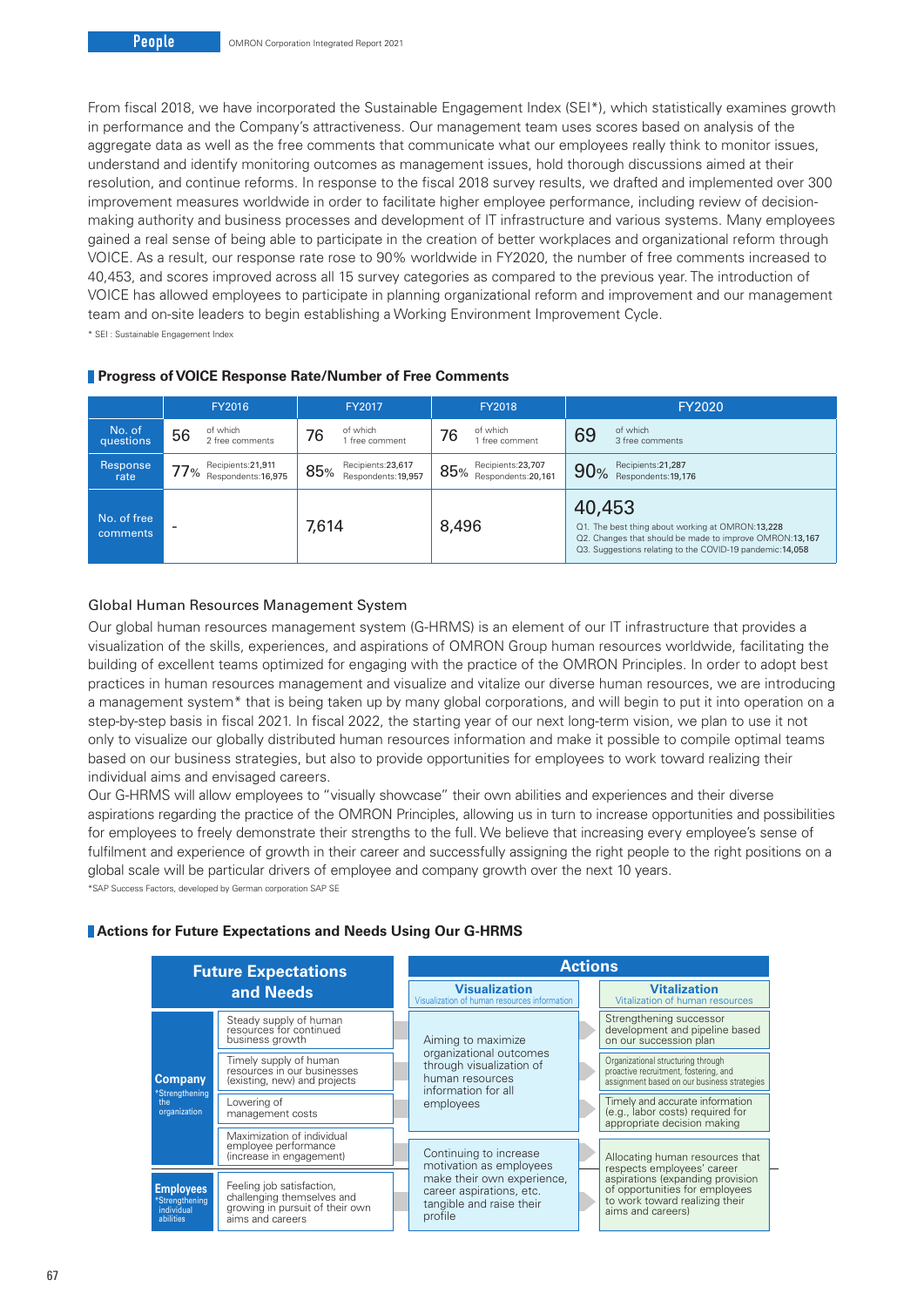### **Promotion of Diversity and Inclusion**

Diversity and inclusion will drive the evolution of our human resources strategy and power the mutual growth of our Company and employees. For OMRON, the promotion of diversity and inclusion is an important initiative that seeks to give embodiment to our philosophy of "always believing in human potential." We promote diversity in the form of "acceptance of the diverse personal qualities and values of our diverse human resources" and inclusion as "bringing out and leveraging the abilities of our diverse human resources."

We are working to create and deliver value in order to solve social issues through our business. Our human resources are the actors in this effort, and an abundance of diversity among them will set off new "chemical reactions," creating equally diverse value and increasing the variety and number of social issues that we can confront. As part of this, VG2.0 has included efforts to increase the ratios of women in managerial roles and of employees with disabilities, as well as to expand opportunities to empower our diverse human resources regardless of factors such as nationality, religion, marital status, gender, sexual orientation and gender identity, and disability.

In addition, we are actively promoting the hiring of mid-career employees in our Japanese businesses and have welcomed a total of 643 mid-career recruits during the four years of VG2.0. Furthermore, in order to promote wide-ranging business creation geared toward the era of the new normal and construction of the foundation to support this, we will begin new recruitment activities in fiscal 2021 aimed at offering secondary or side positions to professionals external to the company possessing diverse skills and experiences.

### **Strengthening Our Human Capital for Practice of the OMRON Principles over the Next Decade**

Looking forward to the next 10 years, we see significant changes ahead for the relationships between companies and employees. As Millennials, Generation Z, and further generations bring new values with them as they become the core of the workforce, mobility of human resources will gather speed and we can expect the relationship between companies and their employees to shift from the existing subordinate model to one of equality. Amid this shift, companies will be required to clearly set out the opportunities for growth and empowerment that they will provide to their employees and the results they expect.

Within this context of significant change in the relationship between individual and organization, team management that brings together diverse individuals with versatile expertise and creativity and allows them to fully exercise and continually increase their abilities will be more necessary than ever for working toward innovation driven by social needs. We will therefore formulate and implement measures to build a new company–employee relationship that is fair and open, and to allow that relationship to be one of mutual choice, where the Company and our employees can continue to grow together. Specifically, in order to combine exploitation of our existing businesses and business evolution through the creation of innovation, we will take a more proactive approach going forward to new strategic requirements with regard to acquisition and fostering of human resources and optimal position assignment that allows employees to better exercise their abilities. Using the measures engaged with in VG2.0 as a basis, we will create environments worldwide in which our diverse human resources will, through their respective jobs (opportunities), experience job satisfaction and personal growth and can continue to perform to a high standard.

### **Diversity and Inclusion Promotion Showcase : OMRON Joins International Initiative Working to Promote Empowerment of People with Disabilities**

In January 2021, OMRON endorsed the aims and became a member of The Valuable 500\*, an international initiative working to promote empowerment of people with disabilities. OMRON has long been a pioneer in promoting the employment of people with disabilities, establishing OMRON Taiyo Co., Ltd., Japan's first welfare factory employing people with disabilities, in 1972, in collaboration with social welfare organization Japan Sun Industries. Since then, in order to create a society in which people with disabilities enjoy fulfilling lives and the rewards of work, we have worked to create job opportunities for people with disabilities and expand opportunities for their empowerment through our business. Today, the OMRON Group employs people with disabilities not only in our special subsidiary companies, OMRON Taiyo Co., Ltd. and OMRON Kyoto Taiyo Co., Ltd., but also in every department from Sales and Human Resources to General Affairs, Legal, and Development. Going forward, the OMRON Group will continue to promote the employment and empowerment of people with disabilities, allowing us both to fulfill the Group's social responsibilities and to utilize diversity to drive the Company's development.



\*The Valuable 500 was launched at the World Economic Forum Annual Meeting in Davos in January 2019, and encourages business leaders to create the changes in business, society, and the economy that will empower people with disabilities and allow them to realize their potential.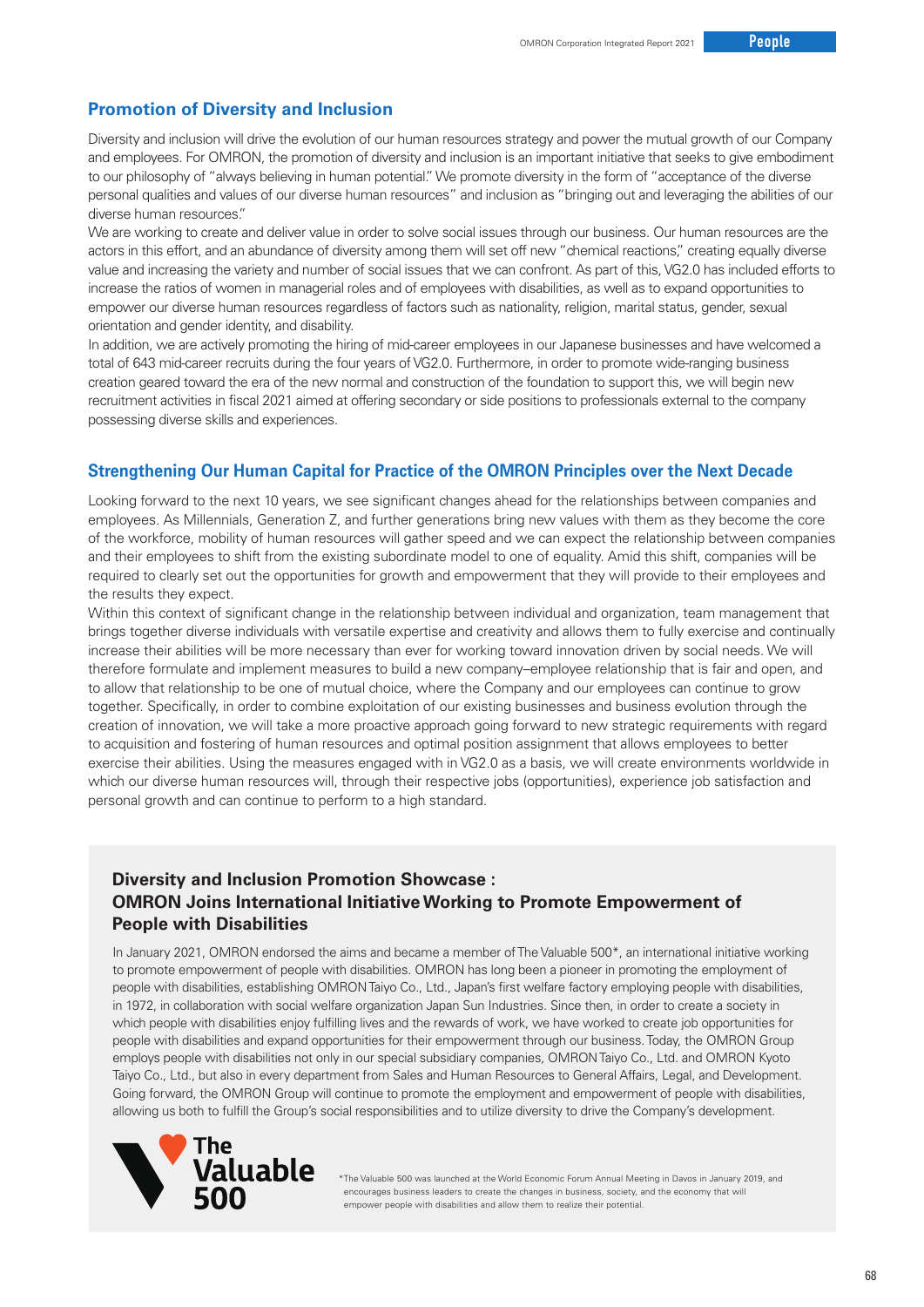# **The OMRON Global Awards (TOGA)**

OMRON pursues the goal of improving society by solving social issues through our business based on the OMRON Principles. TOGA initiatives are intended to share the stories of how the OMRON Principles are practiced throughout the entire Group across the world to ensure that all employees are aware of, and understand, the Principles, which are the source of OMRON's strength, and to expand the circle of empathy and resonance.

# **Highlights**

TOGA encourages employees to set their own goals for solving social issues with the aim of fostering a culture of ongoing aspiration toward putting the OMRON Principles into practice. We share and publicly praise the OMRON Principles practiced in everyday work and workplaces, expanding the circle of empathy and resonance in practicing the OMRON Principles. TOGA program is ongoing throughout the year. The teams that pass preliminary selections from our organizations around the world are invited to come to Kyoto to present their initiatives for practicing the OMRON Principles at the OMRON Global Meet on May 10, the OMRON Group Founder's Day. These teams bring back news of how other team initiatives were received to their local workplaces, sharing their experiences with their co-workers and expanding the circle of empathy and resonance throughout the world.

# **Process**

TOGA is designed based on the SECI\* Model of knowledge management in which the tacit knowledge of an individual is drawn out to become shared knowledge throughout an organization. OMRON engages in a cycle of setting inspirational goals, taking action, and reviewing progress to share information and encourage buy-in throughout the entire year.

Walk the Talk **Externalize** Plant<br>the Fla eclare<br>nmitm<br>. Review<br>
and<br>
Share Commitm<br>
into Pract Resonate the Flag Declare Resonate Externalize Commitment Put **Commitment** into Practice Review and Share

\*SECI Model: A knowledge management mechanism produced by Hitotsubashi University professor Ikujiro Nonaka that focuses on knowledge creation activities. Through a conversion process of socialization, externalization, combination, and internalization,<br>organizations can take the tacit knowledge of an individual and create shared knowledge throu (Source: Globis University, Graduate School of Management MBA Glossary)

# **Evolution**

The number of entries per employee is rising year by year, our approximately 28,000 employees surpassing themselves in fiscal 2020 with participant lists (counting multiple entries per person separately) totaling 51,033 for 6,461 entries. TOGA has taken root as a process to share and recognize voluntary employee initiatives in practicing the OMRON Principles and is run by employees in each region worldwide. Recent years have seen an increase in initiatives aimed at practicing the OMRON Principles through cooperation across departments and with external partners in the aim of further innovation driven by social needs. The circle of empathy and resonance with the passionate desire to fight to solve social issues is also expanding beyond the Company. Approximately 200 people external to the company—including partner companies, investors, media personnel, and students—participated in our 8th (2019) TOGA Global Meet, which brought attendees together from all over the world in a live online format due to the COVID-19 pandemic.

### **TOGA Evolution**

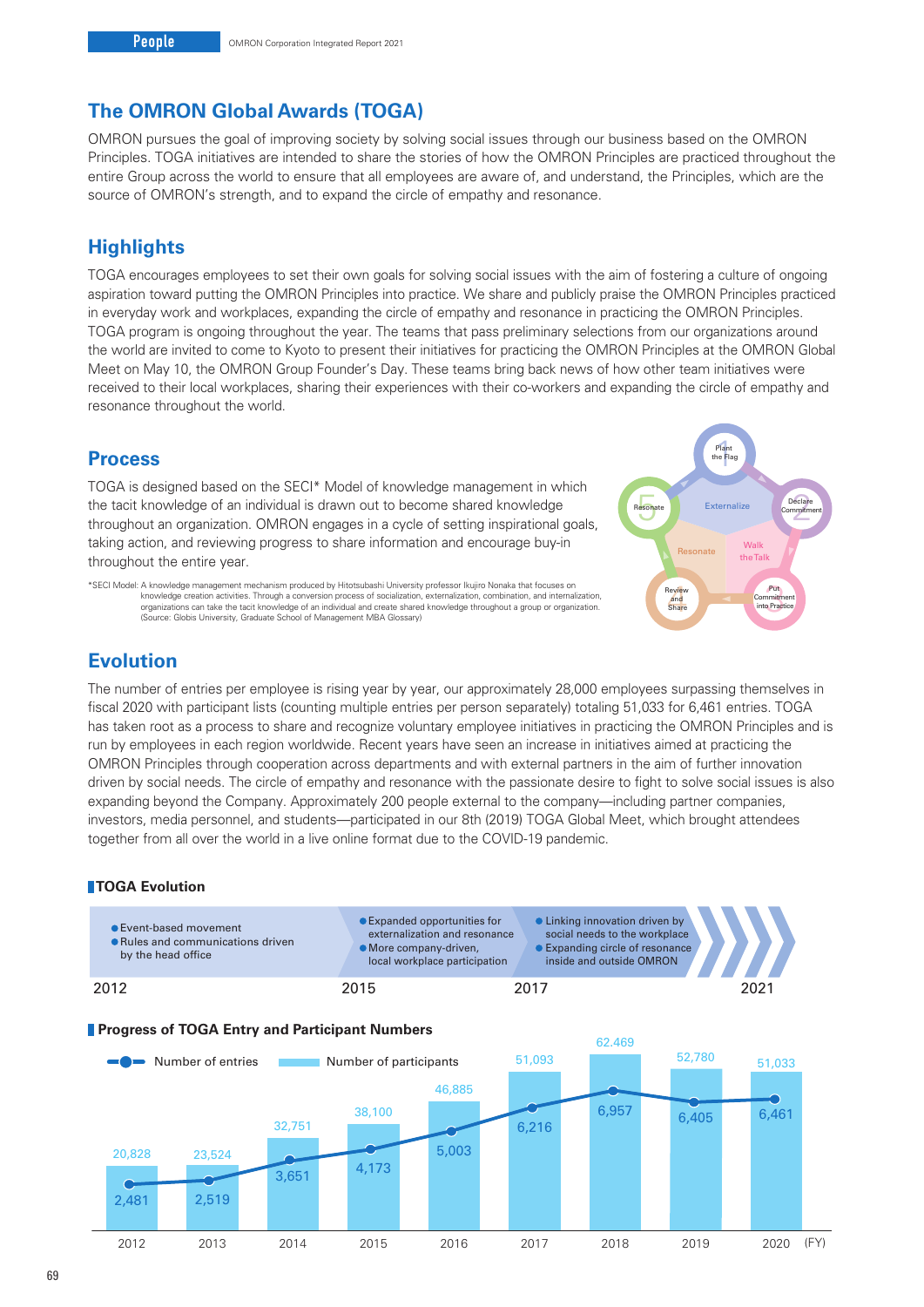#### Examples of Initiatives to Practice the OMRON Principles

In the eighth year of TOGA (FY2019), 16 entries that put various OMRON Principles into practice were selected from around the world and presented online to all employees worldwide.

## **Example 1**

# **Bionic Leg to Empower and Support Society (B.L.E.S.S.)**

(8th [FY2019] TOGA Gold Award Winner)

PT OMRON Manufacturing of INDONESIA (OMI) Fathian Hafiz Aulia

There are over 35 million people worldwide who have lost legs to unforeseen accidents, illnesses, and other causes, with as many as 3 million in Indonesia alone. Many prosthetic legs prioritize appearance and lack flexibility, and in many cases are painful and uncomfortable to

use. Meanwhile, prosthetic legs that can move flexibly are expensive and difficult to obtain. Aulia, who works as an engineer at OMRON's Indonesian production plant OMI, has taken a stand against this issue. Of the 2,541 employees working at OMI, 35 have disabilities. Aulia wanted to help his colleagues who had lost lower limbs. With this in mind, he assembled a team to develop the kind of accessible, flexible prosthetic leg that was then unavailable. However, the team encountered obstacles in their lack of expertise on the human gait cycle and the impossibility of procuring all of the necessary components in-house. They therefore appealed to OMI's management team, and it was with this latter's ready consent that the idea became a company-recognized project. Now able to receive additional support from local component manufacturers and foundations, their project was successfully developed. The prosthetic leg, combining increased functionality with a lowered price, was named the Bionic Leg to Empower and Support Society (B.L.E.S.S.), a title that encapsulates the hopes of its developers. The team received delighted feedback from a colleague who tested B.L.E.S.S.: "It fits more comfortably than the prosthetic legs I've used before; I'm really happy with it." The circle of empathy and resonance toward the team has expanded both within and beyond the Company, including to Indonesian universities and insurance companies, and development to further increase B.L.E.S.S.'s durability and comfort continue.

### **Example 2**

TOGA feature numerous entries striving to solve social issues, even if they are not all selected for the Global Meet. The following example is an entry that won a Silver Award at the Japan Meet.

# **Initiative to Achieve Smart Agriculture Through Automation of Irrigation Processes**

(8th [FY2019] TOGA Japan Meet Silver Award Winner)



### OMRON Industrial Automation Business Company (IAB) Satoru Tanaka

The population of agricultural workers in Japan has decreased by approximately 35% over the past ten years. Aging among these workers is also becoming a social issue. The majority of Japanese agricultural crops are grown outdoors, a cultivation method which relies on the surrounding natural environment, and on-farm tasks are now falling to the elderly. Irrigation has a significant impact on crop quality and is becoming a particular burden, being highly weather-dependent and requiring adjustments in water amounts to be made while checking the state of crops on-site. This issue was taken on by Tanaka and other members of the team responsible for Sales in our Industrial Automation Business. They began development of a system to automate irrigation in collaboration with Betsukawa Corporation, a manufacturer of electrical solutions in Ishikawa Prefecture whose existing business relationship with OMRON included provision of electrical monitoring devices. Development was fraught with difficulties, with Tanaka and his team lacking the expertise necessary to judge optimal moisture content, which differs from crop to crop. However, the team members made frequent visits to farms and gained insight from watching producers checking leaf temperature and moisture content by touch, discovering the correlation between these two factors. They went on to produce an automated system that judges crop state in real time by quantifying moisture content while monitoring leaf temperature. Alongside evaluation of the system in multiple farms across the country, they are currently collaborating with new partners, including startups, and proceeding with testing geared toward the system's practical application.



Watch videos of the stories shared at the Global Meet showing the OMRON Principles in practice.